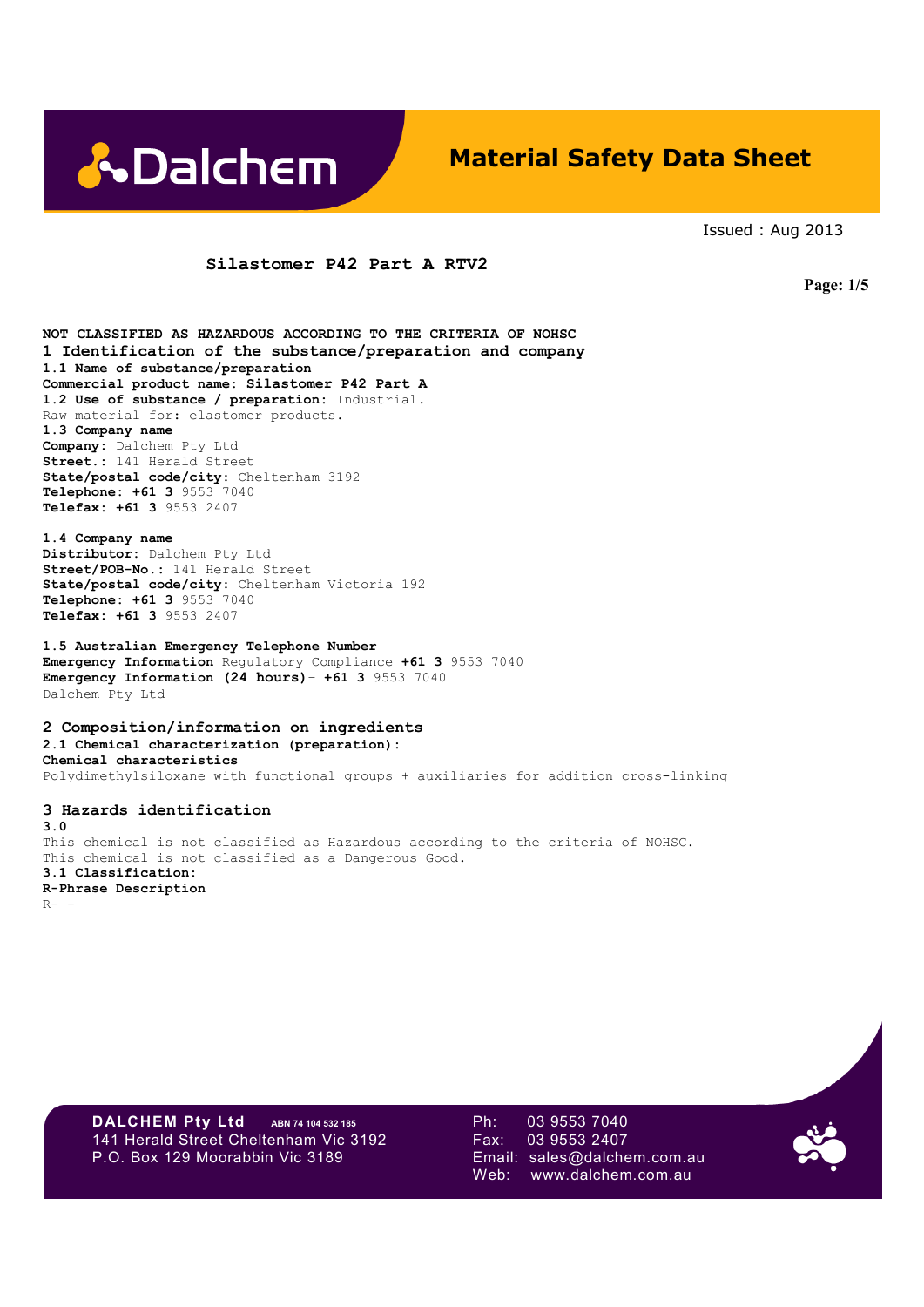

# **Material Safety Data Sheet Page: 2/5**

**SILASTOMER P42 PART A** 

# **4 First-aid measures**

**4.1 General information:** 

#### **4.2 After inhalation:**

No special measures required. **4.3 After contact with the skin:**  Wipe off excess material with cloth or paper. Wash with plenty of water or water and soap. **4.4 After contact with the eyes:**  Rinse immediately with plenty of water. Seek medical advice in case of continuous irritation. **4.5 After swallowing:**  No special measures required. In cases of sickness seek medical advice (show label if possible).

#### **5 Fire-fighting measures**

**5.1 Suitable extinguishing media:**  water spray , extinguishing powder , alcohol-resistant foam , carbon dioxide , sand . **5.2 Extinguishing media which must not be used for safety reasons:**  water jet **5.3 Special exposure hazards arising from the substance or preparation itself, combustion products, resulting gases:**- **5.4 Special protective equipment for fire fighting:** Use respiratory protection independent of recirculated air.

#### **6 Accidental release measures**

**6.1 Personal precautions:**  No special measures required. **6.2 Environmental precautions:**  Prevent material from entering sewers or surface waters. **6.3 Methods for cleaning up:**  Take up mechanically and dispose of according to local/state/federal regulations. Clean any slippery coating that remains using a detergent / soap solution or another biodegradable cleaner.

#### **7 Handling and storage**

**7.0 General information:**  Stir well before use. **7.1 Handling Precautions for safe handling:**  No special protective measures required. **Precautions against fire and explosion:**  No special precautions against fire and explosion required. **7.2 Storage Conditions for storage rooms and vessels:**  none known **Advice for storage of incompatible materials:**  not applicable **Further information for storage:**  Keep container tightly closed. **Maximum temperature allowed during storage and transportation:** 40 °C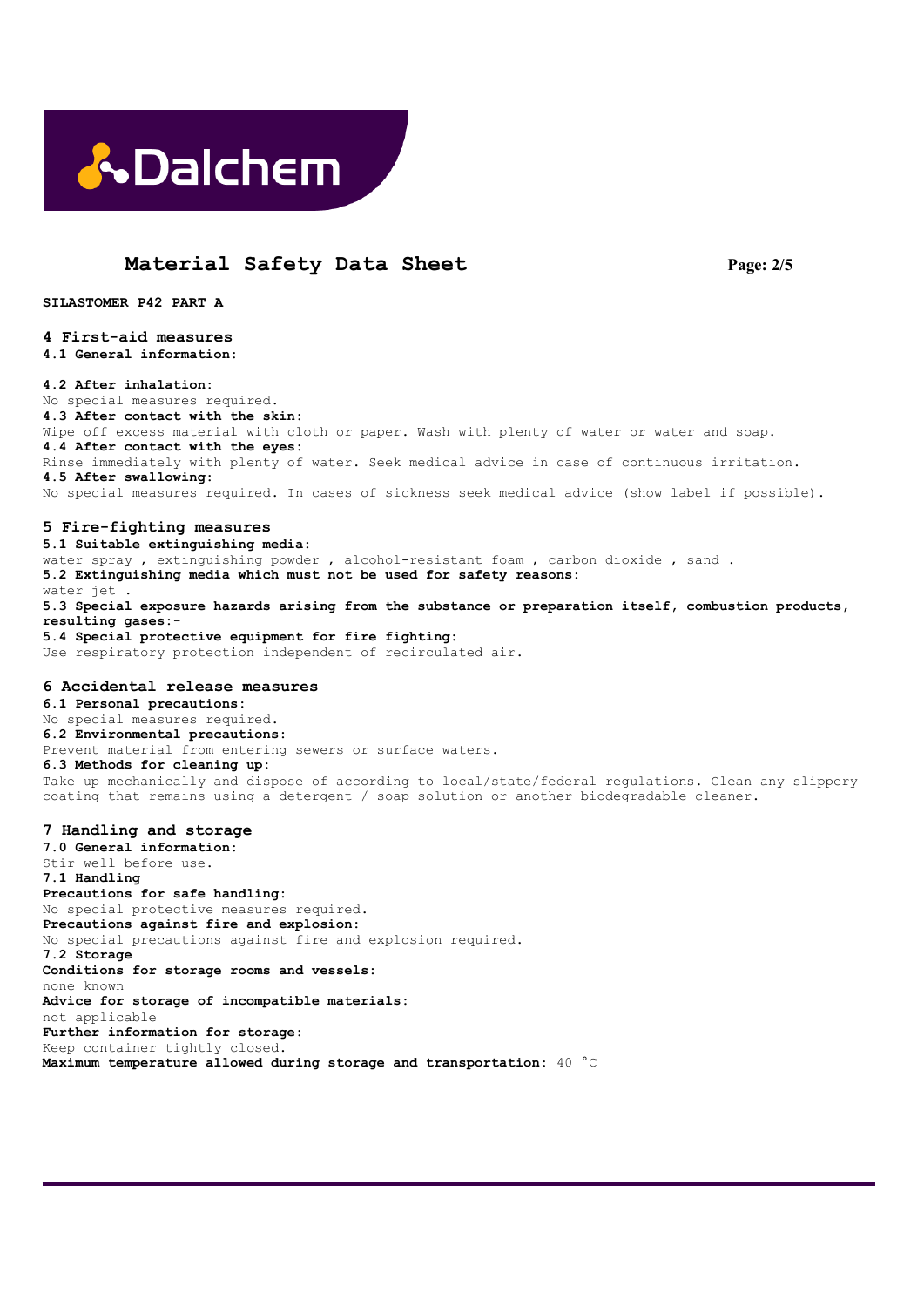

### **Material Safety Data Sheet Page: 3/5**

**SILASTOMER P42 PART A** 

**8 Exposure controls and personal protection equipment 8.1 Exposure limits Maximum airborne concentrations at the workplace** not applicable **8.2 Exposure limited and controlled 8.2.1 Exposure in the work place limited and controlled General protection and hygiene measures:**  Observe standard industrial hygiene practices for the handling of chemical substances. Do not eat or drink when handling.

**Personal protection equipment Respiratory protection:**  not required . **Hand protection:**  non-latex gloves . **Eye protection:**  Recommendation: protective goggles . **8.2.2 Exposure to the environment limited and controlled:**  -

### **9 Physical and chemical properties**

**9.1 General information**  Physical state / form..................: viscous liquid Colour...............................: translucent Odour................................: odourless **9.2 Important information about the protection of health, safety and the environment Method (67/548/EEC):**  Melting point / melting range........: not applicable Boiling point / boiling range........: not applicable Flash point..........................: approx. 307 °C (DIN 51376) Autoignition temperature.............: approx. 440 °C (DIN 51794) Lower explosion limit (LEL)..........: not applicable Upper explosion limit (UEL)..........: not applicable Density..............................: approx. 1,08 g/cm3 at 25 °C, at 1013 hPa (DIN 51757) Water solubility / miscibility.......: virtually insoluble pH-Value.............................: not applicable Viscosity (dynamic).................:  $50000 - 90000$  mPa\*s at 23 °C (BROOKFIELD) **9.3 Other information** 

Thermal decomposition................: > 200 °C

### **10 Stability and reactivity**

**10.0 General information:**  If stored and handled in accordance with standard industrial practices no hazardous reactions are known. **10.1 Conditions to avoid:**  none known **10.2 Materials to avoid:**  none known **10.3 Hazardous decomposition products:** 

If stored and handled in accordance with standard industrial practices and local regulations where applicable: none known . Measurements have shown the formation of small amounts of formaldehyde at temperatures above about 150 °C (302 °F) through oxidation.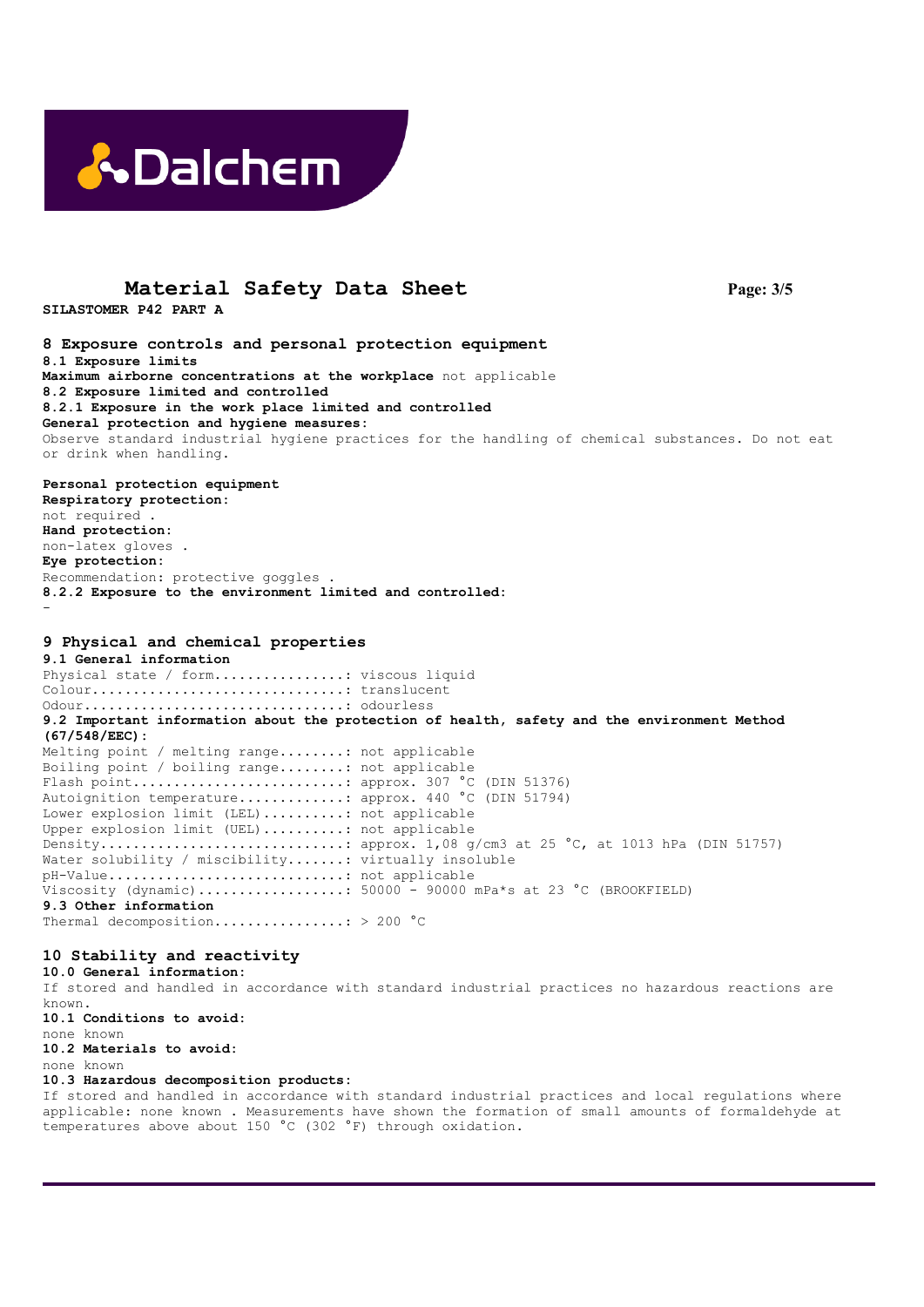

## **Material Safety Data Sheet Page: 4/5**

**SILASTOMER P42 PART A** 

**11 Toxicological information 11.0 General information:**  According to our present state of knowledge no damaging effect expected when treated in accordance with standard industrial practices and local regulations where applicable. **11.1 Toxicological tests Further information:**  - **12 Ecological information 12.1 Ecotoxicity**  No expected damaging effects to water organisms. **Effects in sewage treatment plants (bacteria toxicity: respiration-/reproduction inhibition):**  According to current knowledge adverse effects on water purification plants are not expected. **12.2 Mobility**  - **12.3 Persistence and degradability Biodegradation / further information:**  Biologically not degradable. **Further information:**  - **12.4 Bio-accumulation potential Further information:**  Bioaccumulation is not expected to occur. **12.5 Other harmful effects**  - **12.6 Further ecological information General information:**  In cross-linked state not soluble in water. Easily separable from water by filtration. **13 Disposal considerations 13.1 Material Recommendation:**  Dispose of according to regulations by incineration in a special waste incinerator. Small quantities may be disposed of in a domestic waste incinerator. Observe local/state/federal regulations. After solidification, material can be stored together with domestic waste. Observe local/state/federal regulations. **13.2 Uncleaned packaging Recommendation:**  Completely discharge containers (no tear drops, no powder rest, scraped carefully). Containers may be recycled or re-used. Observe local/state/federal regulations. **14 Transport information 14.1 Land transport GGVSE/ADR and RID Road ADR:**  Valuation....................: not Regulated **Railway RID:**  Valuation....................: not Regulated **14.2 Inland navigation GGVBinsch/ADNR 14.3 Transport by sea GGVSee/IMDG-Code**  Valuation....................: not Regulated Marine Pollutant.............. no **14.4 Air transport ICAO-TI/IATA-DGR**  Valuation....................: not Regulated